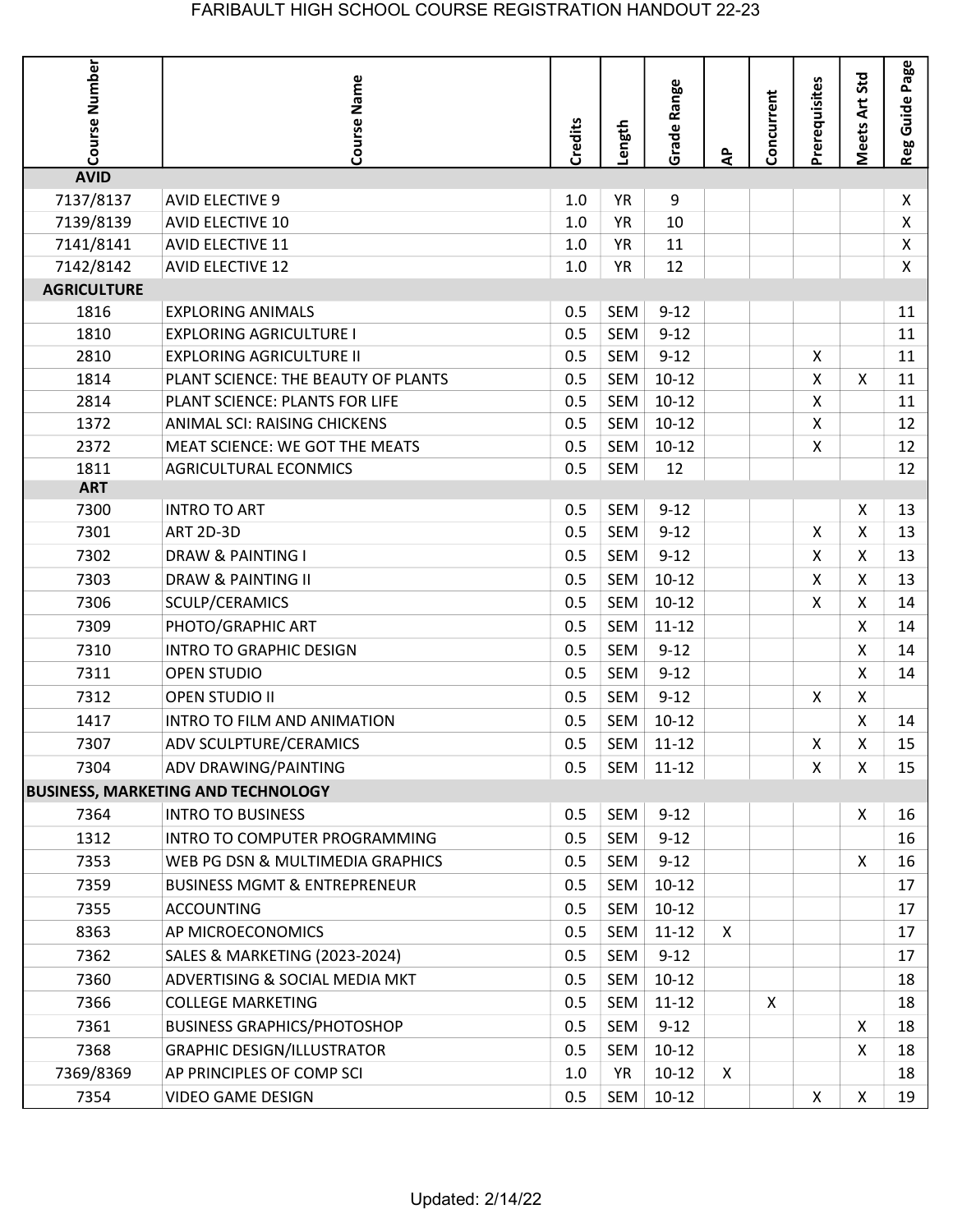| Course Number                        | Course Name                               | Credits | Length     | Range<br>Grade | ą | Concurrent         | Prerequisites | Meets Art Std | Page<br>Reg Guide |
|--------------------------------------|-------------------------------------------|---------|------------|----------------|---|--------------------|---------------|---------------|-------------------|
| 7371                                 | <b>CYBERSECURITY</b>                      | 0.5     | <b>SEM</b> | $10 - 12$      |   |                    |               |               | 19                |
| 7372                                 | MOBILE APP DEVELOPMENT                    | 0.5     | <b>SEM</b> | $10-12$        |   |                    |               |               | 19                |
| 7373                                 | SPORTS AND ENTERTAINMENT MRKT             | 0.5     | <b>SEM</b> | $10-12$        |   |                    |               |               | 20                |
| 7365                                 | PROFESSIONAL CAREER INTERNSHIP            | 0.5     | SEM        | $11 - 12$      |   |                    |               |               | 20                |
| 7357                                 | PERSONAL FINANCE & MONEY MGM              | 0.5     | <b>SEM</b> | $9 - 12$       |   |                    |               |               | 20                |
| 7352                                 | <b>BUSINESS APPLICATIONS</b>              | 0.5     | <b>SEM</b> | $9 - 12$       |   |                    |               | X             | 21                |
| 1716                                 | <b>LEADERSHIP I</b>                       | 0.5     | <b>SEM</b> | $9 - 10$       |   |                    |               |               | 21                |
| 2715                                 | <b>LEADERSHIP II</b>                      | 0.5     | <b>SEM</b> | $11 - 12$      |   |                    |               |               | 21                |
| 7476                                 | ON THE JOB WORK                           | $1.0$   | <b>SEM</b> | 12             |   |                    |               |               | 21                |
| <b>ENGLISH LANGUAGE LEARNERS</b>     |                                           |         |            |                |   |                    |               |               |                   |
| 7123/8123                            | <b>EL SPEECH</b>                          | 1.0     | <b>YR</b>  | $9 - 12$       |   |                    | $\mathsf{X}$  |               | 22                |
| 7102/8102                            | EL READING 2                              | 1.0     | <b>YR</b>  | $9 - 12$       |   |                    | X             |               | 22                |
| 7103/8103                            | EL WRITING 2                              | 1.0     | <b>YR</b>  | $9 - 12$       |   |                    | X             |               | 23                |
| 7136/8136                            | EL LEVEL 2 SOCIAL STUDIES PREP            | 1.0     | <b>YR</b>  | $9 - 12$       |   |                    | X             |               | 23                |
| 7161/8161                            | EL LEVEL 2 SCIENCE PREP                   | $1.0$   | <b>YR</b>  | $9 - 12$       |   |                    | X             |               | 23                |
| 7105/8105                            | <b>EL READING 3</b>                       | 1.0     | <b>YR</b>  | $9 - 12$       |   |                    | X             |               | 23                |
| 7106/8106                            | <b>EL WRITING 3</b>                       | 1.0     | <b>YR</b>  | $9 - 12$       |   |                    | X             |               | 23                |
| 7110/8110                            | <b>WORLD HISTORY III</b>                  | 1.0     | <b>YR</b>  | $9 - 12$       |   |                    | X             |               | 24                |
| 7111/8111                            | <b>WORLD HISTORY IV</b>                   | 1.0     | <b>YR</b>  | 9              |   |                    | Χ             |               | 24                |
| 7029E/8029E                          | <b>ENGLISH 10</b>                         | $1.0\,$ | <b>YR</b>  | $9 - 12$       |   |                    | X             |               | 24                |
| <b>FAMILY &amp; CONSUMER SCIENCE</b> |                                           |         |            |                |   |                    |               |               |                   |
| 7400                                 | FOODS 101: COOK THIS, NOT THAT            | 0.5     | SEM        | $9 - 12$       |   |                    |               |               | 25                |
| 7406                                 | <b>FOODS: CREATIVE CUISINE</b>            | 0.5     | SEM        | $10-12$        |   |                    | $\mathsf X$   | Χ             | 25                |
| 7410                                 | FOODS: INTERNATIONAL CUISINE              | 0.5     | <b>SEM</b> | $10-12$        |   |                    | X             |               | 25                |
| 7402                                 | <b>GROWING UP: GREAT BEGINNINGS</b>       | 0.5     | <b>SEM</b> | $9 - 12$       |   |                    |               |               | 25                |
| 8402                                 | <b>GROWING UP: BRIGHT FUTURES</b>         | 0.5     | SEM        | $9 - 12$       |   |                    |               |               | 26                |
| 7408/8408                            | <b>EDUCATION 101: INTRO TO EDUC</b>       | 1.0     | <b>YR</b>  | $11 - 12$      |   | $\pmb{\mathsf{X}}$ |               |               | 26                |
| 7409/8409                            | <b>EDUCATION 102: INTERNSHIP</b>          | 1.0     | <b>YR</b>  | $11 - 12$      |   | X                  | $\mathsf{X}$  |               | 26                |
| 7401                                 | <b>HOUSING &amp; INTERIOR DESIGN</b>      | 0.5     | SEM        | $9 - 12$       |   |                    |               | X             | 27                |
| 7404                                 | <b>FASHION MERCHANDISING &amp; DESIGN</b> | 0.5     | SEM        | $9 - 12$       |   |                    |               |               | 27                |
| 7405                                 | <b>FAMILY &amp; RELATIONSHIP</b>          | 0.5     | SEM        | $10-12$        |   |                    |               |               | 27                |
| 7403                                 | <b>LIFESMARTS</b>                         | 0.5     | <b>SEM</b> | $11 - 12$      |   |                    |               |               | 27                |
| 7407                                 | <b>EXPLORING FOODS</b>                    | 0.5     | SEM        | $9-12$         |   |                    |               |               | 28                |
| <b>HEALTH SCIENCES</b>               |                                           |         |            |                |   |                    |               |               |                   |
| 7171                                 | <b>HEALTH CARE CORE FOUNDATIONS</b>       | 0.5     | SEM        | $9 - 12$       |   | X                  |               |               | 29                |
| 1350                                 | MEDICAL TERMINOLOGY                       | 0.5     | SEM        | $9 - 12$       |   | X                  |               |               | 29                |
|                                      | <b>INDUSTRIAL TECHNOLOGY AND AUTOS</b>    |         |            |                |   |                    |               |               |                   |
| 7425                                 | 9TH GRADE WOODS                           | 0.5     | SEM        | 9              |   |                    |               |               | 30                |
| 7426                                 | <b>INTRO TO METALS</b>                    | 0.5     | SEM        | $9 - 12$       |   |                    |               |               | 30                |
| 7427                                 | COMP AIDED DRAFTING-CADD                  | 0.5     | SEM        | $9 - 12$       |   |                    |               | X             | 30                |
| 7428                                 | <b>ENGINEERING DESIGN</b>                 | 0.5     | <b>SEM</b> | $10 - 12$      |   |                    |               | X             | 30                |
| 7429                                 | WOOD TECHNOLOGY I                         | 0.5     |            | SEM 10-12      |   |                    |               |               | 30                |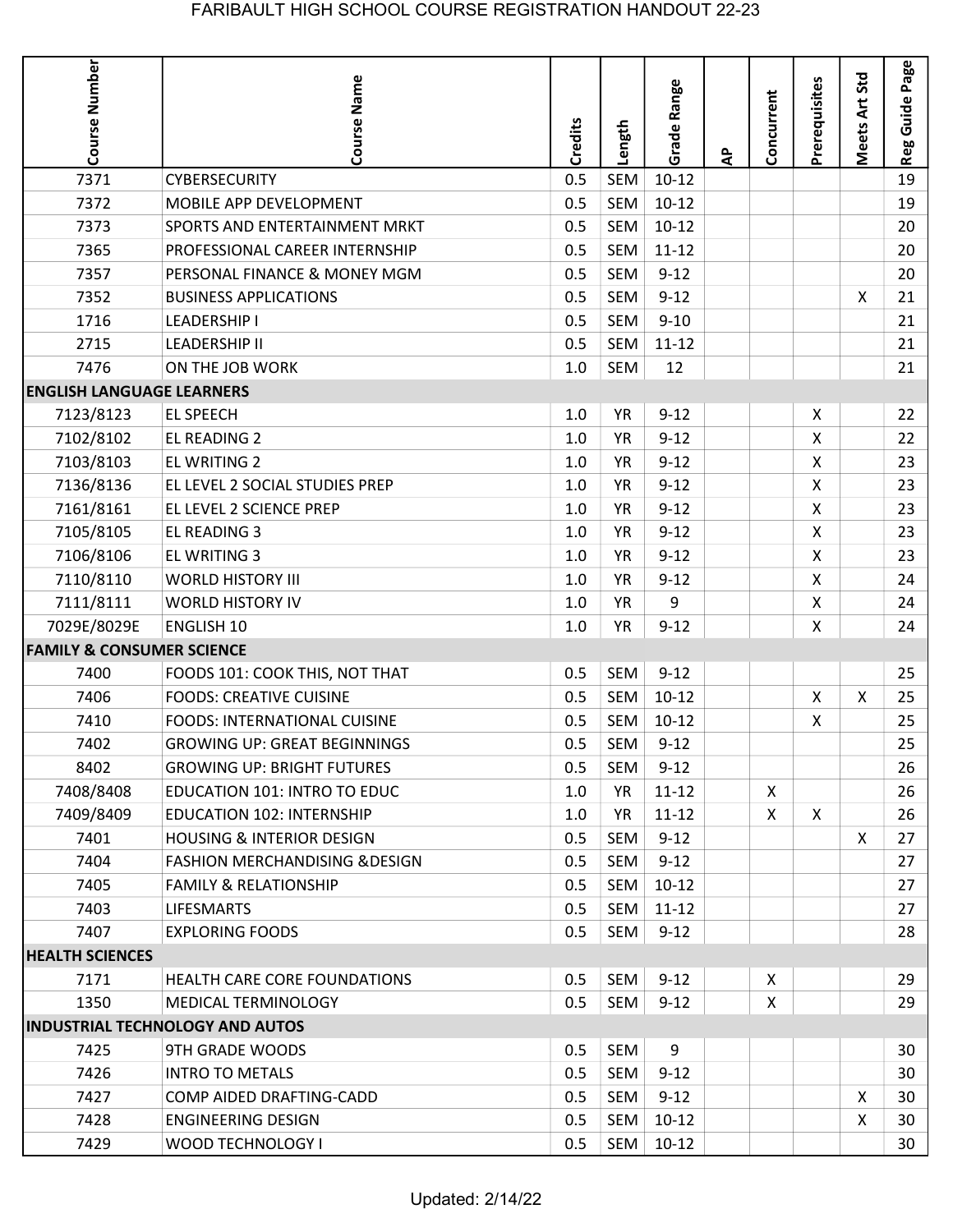| Course Number        | Course Name                               | Credits | Length     | Grade Range | ਟੈ           | Concurrent   | Prerequisites  | Meets Art Std | Page<br>Guide<br>Reg |
|----------------------|-------------------------------------------|---------|------------|-------------|--------------|--------------|----------------|---------------|----------------------|
| 7430                 | WOOD TECHNOLOGY II                        | 0.5     | <b>SEM</b> | $10 - 12$   |              |              | X              |               | 31                   |
| 7431                 | <b>CABINETMAKING I</b>                    | 0.5     | <b>SEM</b> | $11 - 12$   |              |              | X              | X             | 31                   |
| 8431                 | <b>CABINETMAKING II</b>                   | 0.5     | <b>SEM</b> | $11 - 12$   |              |              | X              | X.            | 31                   |
| 7432                 | <b>CABINETMAKING III</b>                  | 0.5     | SEM        | 12          |              |              | X.             |               | 31                   |
| 8432                 | <b>CABINETMAKING IV</b>                   | 0.5     | SEM        | 12          |              |              | X              |               | 31                   |
| 7433                 | SMALL ENGINE DESIGN & REPAIR              | 0.5     | <b>SEM</b> | $9 - 12$    |              |              |                |               | 31                   |
| 1790                 | <b>ROBOTICS</b>                           | 0.5     | <b>SEM</b> | $10 - 12$   |              |              |                |               | 32                   |
| 7434                 | <b>WELDING FABRICATION PROC</b>           | 0.5     | <b>SEM</b> | $10-12$     |              |              |                |               | 32                   |
| 1760                 | COMP INTEGRATED MANUFACTURING             | 0.5     | <b>SEM</b> | $10-12$     |              |              |                |               | 32                   |
| 7435                 | <b>INTRO TO AUTO</b>                      | 0.5     | <b>SEM</b> | $9 - 10$    |              |              |                |               | 33                   |
| 7436                 | <b>AUTO TECH I</b>                        | 0.5     | <b>SEM</b> | $10-12$     |              | X            |                |               | 33                   |
| 8436                 | <b>AUTO TECH II</b>                       | 0.5     | SEM        | $10 - 12$   |              | Χ            | X              |               | 34                   |
| 7437                 | <b>AUTO SERVICES BRAKES</b>               | 1.0     | <b>SEM</b> | $11 - 12$   |              | X            | X              |               | 34                   |
| 8437                 | <b>AUTO SERVICES ADV ELECTRICAL</b>       | 1.0     | SEM        | $11 - 12$   |              | X            | Χ              |               | 34                   |
| 7438/8438            | AUTO INTERNSHIP/APPRENTICESHIP            | 1.0     | SEM        | 12          |              | X            | X              |               | 34                   |
| <b>LANGUAGE ARTS</b> |                                           |         |            |             |              |              |                |               |                      |
| 7027/8027            | <b>ENGLISH 9</b>                          | 1.0     | <b>YR</b>  | 9           |              |              |                |               | 35                   |
| 7029/8029            | <b>ENGLISH 10</b>                         | 1.0     | <b>YR</b>  | 10          |              |              |                |               | 35                   |
| 7032                 | <b>AMERICAN LIT</b>                       | 0.5     | <b>SEM</b> | $11 - 12$   |              |              | X              |               | 35                   |
| 7041                 | <b>HUMANITIES</b>                         | 0.5     | SEM        | $11 - 12$   |              |              | X              |               | 35                   |
| 7035                 | <b>CONTEMPORARY LIT</b>                   | 0.5     | SEM        | $11 - 12$   |              |              | X              |               | 36                   |
| 7039                 | SPEECH I                                  | 0.5     | SEM        | $11 - 12$   |              |              | X              |               | 36                   |
| 8039                 | <b>SPEECH II</b>                          | 0.5     | SEM        | $11 - 12$   |              |              | X              |               | 36                   |
| 7040                 | <b>WORKPLACE COMM &amp; TECH WRITING</b>  | 0.5     | SEM        | $11 - 12$   |              |              | X              |               | 36                   |
| 1114                 | <b>CREATIVE WRITING WORKSHOP</b>          | 0.5     | SEM        | $11 - 12$   |              |              | Χ              | Χ             | 36                   |
| 7034                 | <b>INTRO TO THEATER</b>                   | 0.5     |            | SEM 10-12   |              |              | X              | X             | 37                   |
| 1138                 | THEATRE ARTS: TECHNICAL THEATRE           | 0.5     |            | SEM 11-12   |              |              | X              | X             | 37                   |
| 8033                 | THEATRE ARTS: PRODUCTION                  | 0.5     | SEM        | $11 - 12$   |              |              | X              | X             | 37                   |
| 7036                 | <b>BRITISH LIT</b>                        | 0.5     |            | SEM 11-12   |              |              | X              |               | 37                   |
| 7043/8043            | AP ENGLISH LIT/COMP                       | 1.0     | YR         | $11 - 12$   | $\mathsf{X}$ |              | X              |               | 37                   |
| 1130                 | <b>COLLEGE PREP: WRITING &amp; ANALYS</b> | 0.5     | SEM        | $11 - 12$   |              |              |                |               | 38                   |
| 1930/2930            | <b>YEARBOOK</b>                           | $1.0\,$ | YR         | $11 - 12$   |              |              | $\mathsf{X}$   |               | 38                   |
| <b>MATH</b>          |                                           |         |            |             |              |              |                |               |                      |
| 7214/8214            | <b>ALGEBRA I</b>                          | 1.0     | YR         | $9 - 12$    |              |              |                |               | 40                   |
| 7202/8202            | <b>INTERMEDIATE ALGEBRA</b>               | 1.0     | <b>YR</b>  | $9 - 12$    |              |              |                |               | 40                   |
| 7203/8203            | <b>GEOMETRY STANDARDS</b>                 | 1.0     | <b>YR</b>  | $9 - 12$    |              |              | X              |               | 40                   |
| 7205/8205            | <b>GEOMETRY</b>                           | 1.0     | <b>YR</b>  | $9 - 12$    |              |              | X.             |               | 40                   |
| 7206/8206            | ALGEBRA II                                | 1.0     | YR         | $9 - 12$    |              |              | X              |               | 40                   |
| 7208/8208            | <b>ACC ALGEBRA II</b>                     | 1.0     | <b>YR</b>  | $9-12$      |              |              | $\mathsf{X}$   |               | 40                   |
| 7218                 | <b>INTRO TO STATISTICS I</b>              | 0.5     | SEM        | $9 - 12$    |              |              | X              |               | 41                   |
| 8218                 | <b>INTRO TO STATISTICS II</b>             | 0.5     | SEM        | $9 - 12$    |              |              | X              |               | 41                   |
| 7223                 | COLLEGE ALGEBRA: COLLEGE NOW              | 0.5     | SEM        | $9 - 12$    |              | $\mathsf{X}$ | $\mathsf{X}^-$ |               | 41                   |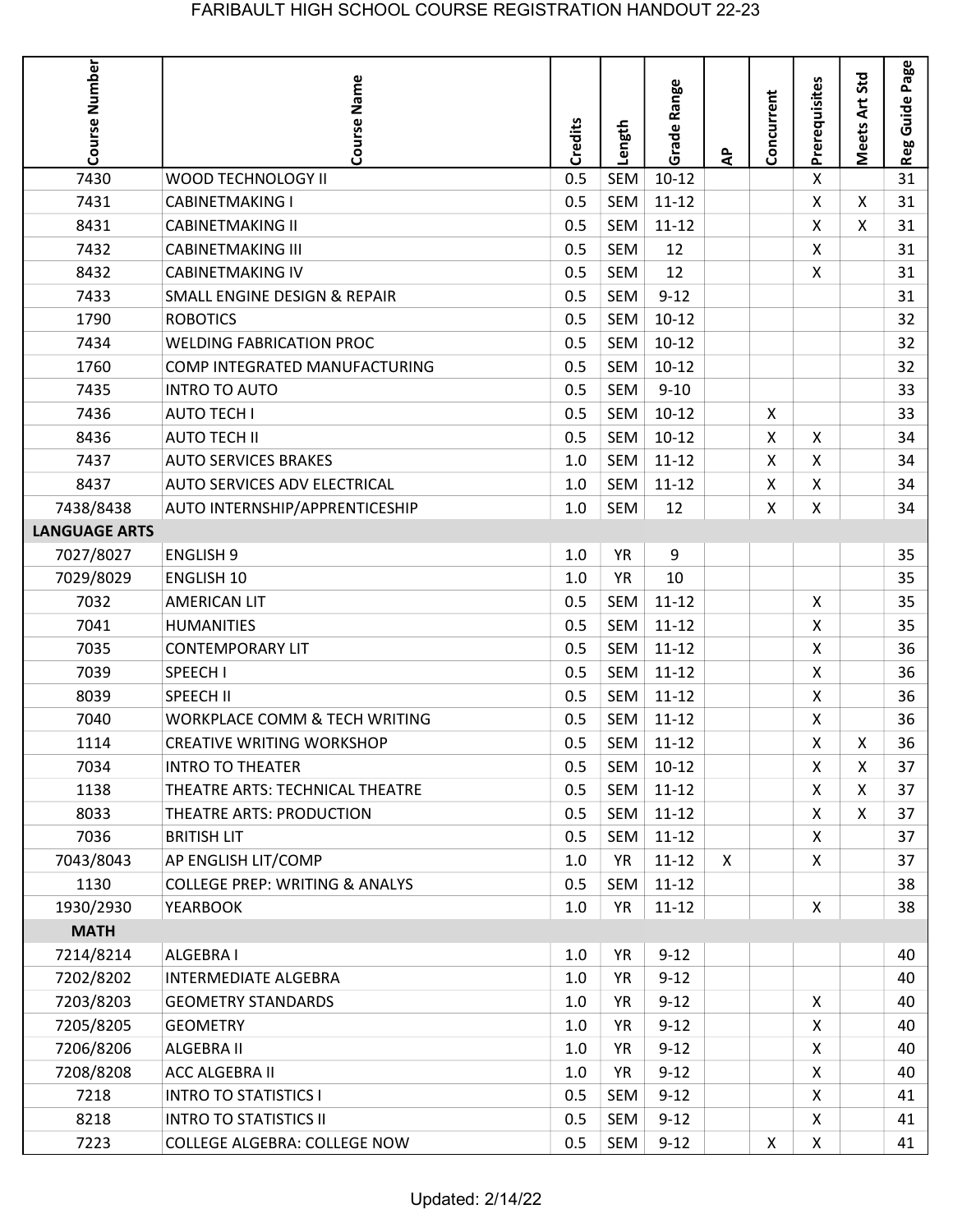|                               |                                             |                |            |             |              |              |                |                    | Page         |
|-------------------------------|---------------------------------------------|----------------|------------|-------------|--------------|--------------|----------------|--------------------|--------------|
| <b>Course Number</b>          | Course Name                                 | <b>Credits</b> | Length     | Grade Range | $\mathbf{a}$ | Concurrent   | Prerequisites  | Meets Art Std      | Guide<br>Reg |
| 7225/8225                     | PRE-CALCULUS: COLLEGE NOW                   | 1.0            | <b>YR</b>  | $9 - 12$    |              | $\mathsf{X}$ | X              |                    | 41           |
| 7210/8210                     | <b>AP CALCULUS</b>                          | 1.0            | <b>YR</b>  | 12          | $\mathsf{X}$ |              | X              |                    | 42           |
| 7216/8216                     | <b>INTERMEDIATE ALG SUPPORT</b>             | 1.0            | <b>YR</b>  | $9 - 12$    |              |              | X              |                    | 42           |
| 7204/8204                     | <b>GEOMETRY STANDARDS SUPPORT</b>           | 1.0            | <b>YR</b>  | $9 - 12$    |              |              | X              |                    | 42           |
| 7207/8207                     | <b>ALGEBRA II SUPPORT</b>                   | 1.0            | <b>YR</b>  | $9 - 12$    |              |              | $\mathsf{X}$   |                    | 42           |
| MUSIC: BAND, CHOIR, ORCHESTRA |                                             |                |            |             |              |              |                |                    |              |
| 7333/8333                     | <b>FALCON BAND</b>                          | 1.0            | <b>YR</b>  | $9 - 12$    |              |              |                | X                  | 43           |
| 7331/8331                     | <b>FALCON MIXED CHOIR</b>                   | 1.0            | <b>YR</b>  | $9 - 12$    |              |              |                | X                  | 43           |
| 7334/8334                     | <b>FALCON ORCHESTRA</b>                     | 1.0            | <b>YR</b>  | $9 - 12$    |              |              |                | X                  | 43           |
| 7333BC/8333BC                 | <b>FALCON BAND/CHOIR</b>                    | 1.0            | <b>YR</b>  | $9 - 12$    |              |              |                | X                  | 44           |
|                               | 7334OC/8334OC FALCON ORCH/CHOIR             | 1.0            | <b>YR</b>  | $9 - 12$    |              |              |                | Χ                  | 44           |
| 7336/8336                     | WIND ENSEMBLE: COLLEGE NOW                  | 1.0            | <b>YR</b>  | $10-12$     |              | X            | X              | X                  | 44           |
| 7335/8335                     | PERCUSSION ENSEMBLE: COLLEGE NOW            | 1.0            | <b>YR</b>  | $9 - 12$    |              | X            | X              | X                  | 44           |
| 7330/8330                     | <b>CONCERT CHOIR</b>                        | 1.0            | <b>YR</b>  | $10 - 12$   |              |              | X              | X                  | 45           |
| 7332/8332                     | <b>TREBLE CHOIR</b>                         | 1.0            | <b>YR</b>  | $10-12$     |              |              |                | $\pmb{\mathsf{X}}$ | 45           |
| 7337/8337                     | PHILHARMONIC ORCHESTRA                      | 1.0            | <b>YR</b>  | $10 - 12$   |              |              |                | X                  | 45           |
|                               | 7336WC/8336WC WIND ENSEMBLE/CHOIR           | 1.0            | <b>YR</b>  | $10 - 12$   |              |              | Χ              | X                  | 45           |
|                               | 7337OC/8337OC PHILHARMOINIC ORCHESTRA/CHOIR | $1.0\,$        | <b>YR</b>  | $10-12$     |              |              |                | X                  | 46           |
| <b>PHY ED &amp; HEALTH</b>    |                                             |                |            |             |              |              |                |                    |              |
| 7700                          | PHY ED I                                    | 0.5            | SEM        | 9           |              |              |                |                    | 47           |
| 7702/8702                     | PHY ED I A/B                                | 0.5            | <b>YR</b>  | 9           |              |              |                |                    | 47           |
| 7709                          | <b>WEIGHT TRAINING I</b>                    | 0.5            | <b>SEM</b> | 9           |              |              |                |                    | 47           |
| 7709AB/8709AB                 | <b>WEIGHT TRAINING I A/B</b>                | 0.5            | <b>YR</b>  | 9           |              |              |                |                    | 47           |
| 7703                          | PHY ED II                                   | 0.5            | <b>SEM</b> | $10 - 11$   |              |              | X              |                    | 47           |
| 7710                          | WEIGHT TRAINING II                          | 0.5            | SEM        | $10 - 11$   |              |              | X              |                    | 47           |
| 7701                          | HEALTH 10                                   | 0.5            | SEM        | 10          |              |              |                |                    | 48           |
| 7711                          | <b>WEIGHT TRAINING III</b>                  | 0.5            | SEM        | $10-12$     |              |              | $\mathsf{X}$   |                    | 48           |
| 7705                          | <b>TEAM SPORTS</b>                          | 0.5            | SEM        | $11 - 12$   |              |              | $\mathsf{X}$   |                    | 48           |
| 7706                          | LIFETIME ACTIVITIES                         | 0.5            | SEM        | 12          |              |              | $\mathsf{X}$   |                    | 48           |
| 7712                          | PADDLE AND RACKET SPORTS                    | 0.5            | SEM        | $11 - 12$   |              |              | X              |                    | 49           |
| <b>SCIENCE</b>                |                                             |                |            |             |              |              |                |                    |              |
| 7150/8150                     | INTRODUCTORY PHYSICAL SCIENCE               | 1.0            | <b>YR</b>  | 9           |              |              |                |                    | 51           |
| 7461                          | <b>FISH: BIOLOGY &amp; TAXIDERMY</b>        | 0.5            | SEM        | $9 - 12$    |              |              |                | X                  | 51           |
| 7158                          | <b>INTRO TO ASTRNOMY</b>                    | 0.5            | SEM        | $9 - 12$    |              |              |                |                    | 51           |
| 7151/8151                     | <b>BIOLOGY</b>                              | 1.0            | YR         | $10 - 12$   |              |              | $\mathsf{X}$   |                    | 51           |
| 1365                          | <b>SPACE EXPLORATION</b>                    | 0.5            | SEM        | $10-12$     |              |              | X.             |                    | 51           |
| 7152/8152                     | <b>EVERYDAY CHEMISTRY</b>                   | 1.0            | YR         | $11 - 12$   |              |              | $\mathsf{X}$   |                    | 52           |
| 7163/8163                     | <b>HONORS CHEMISTRY</b>                     | 1.0            | YR         | $11 - 12$   |              |              | X              |                    | 52           |
| 7175/8175                     | <b>FORENSIC CHEMISTRY</b>                   | 1.0            | YR         | $11 - 12$   |              |              | X              |                    | 52           |
| 7174/8174                     | <b>ENVIORNMENTAL CHEMISTRY</b>              | 1.0            | YR         | $11 - 12$   |              |              | $\mathsf{X}$   |                    | 52           |
| 7154/8154                     | <b>PHYSICS</b>                              | 1.0            | YR         | $11 - 12$   |              |              | X              |                    | 53           |
| 7169/8169                     | <b>AP CHEMISTRY</b>                         | 1.0            | <b>YR</b>  | 12          | $\mathsf{X}$ |              | $\mathsf{X}^-$ |                    | 53           |